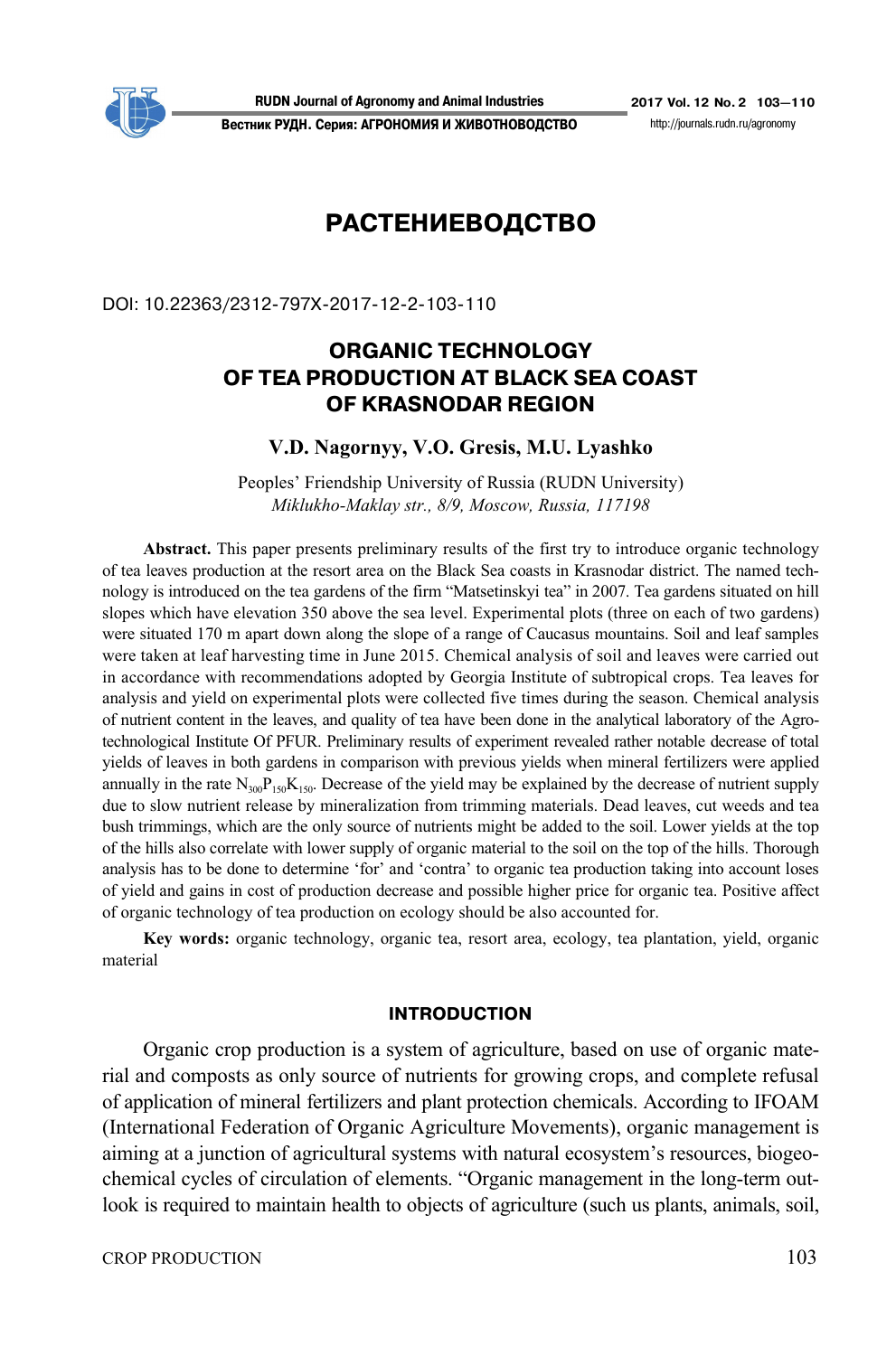people), and as the whole planet" — that is the goal stated by IFOAM. This innovative technology has attracted attention of tea producers at the resort sea shore in Krasnodar district.

In this region, organic management excludes the possibility of the use of high doses of mineral manure, plant protection products and the setting up of enterprises, which may emit bad odors. The International Association of certification of organic products has established the following rules for tea-production's enterprises:

1) the transplanting and cultivation of tea plants without the use of mineral (synthetic) fertilizers and plant protection of inorganic origin;

- 2) harvesting without disregard of environment;
- 3) the processing of tea leaves without the use of chemically aggressive products;
- 4) the use of packaging materials friendly to environment.

Production and consumption of organic products go up from year to year. Pursuing this worldwide trend a private tea company "Matsestinsky tea" near Sochi in 2007 made the switch to the production of tea leaves without the use of mineral fertilizers and plant protection chemicals. After transfer to this technology and after relevant inspection of the tea plantation near Sochi this company has obtained an international certificate ICEA. From the date of transfer to organic technology, comprehensive objective assessment of its advantages or disadvantages were not been carried out. The main positive aspects in a such case more than likely is reduction of the cost of procurement, storage and use mineral fertilizers and chemicals, and as a result decrease of cost of production. Secondly, it might be an improvement of product quality, and inevitably, increase of demand. Negative moments may be the reduction of yields, prolonged periods between harvestings of leaves, and spread of pests and diseases, which can affect the quality of the products. All these pros: and cons of organic production of tea leaves can be estimated based on basis of financial accounting and analysis of all the factors of production: soil fertility, crop yields in plantations, product quality, production costs and selling prices.

#### **OBJECTIVES AND METHODS OF RESEARCH**

The objectives of our study was to investigate the influence of organic technology of growing tea plants on the brown forest soil, and on the yields and quality of tea leaves, to study he dynamics of the basic nutrients content in the soil in relation with the technology used on plots which have different exposition with different degree of slope. The 9-ha gardens were located on the slopes of the Caucasian Range at different elevations above sea level. Assessment of the effect no-fertilizers use and no-application of plant protection products was done by total amount of tea leaves harvested on plots varying in exposure on the gentle slopes of the mountains.

Chemical analysis of soil plant materials on two experimental plots was done by routing and conventional methods in accordance with the relevant state standards. Results of soil analyses (table 1) revealed high soil fertility under tea gardens, what is a main consequence of previous use of high dosages of mineral fertilizers.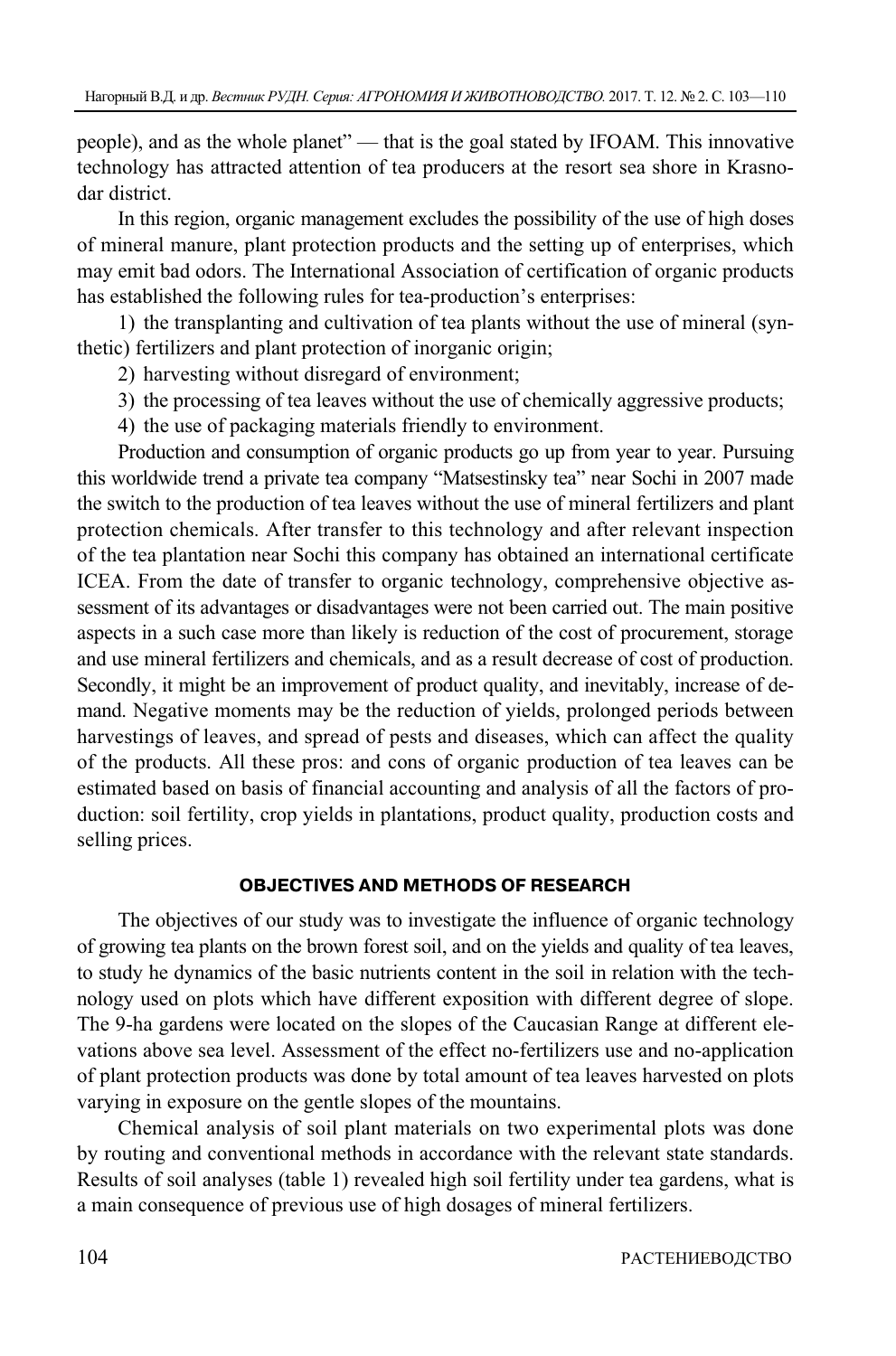Table 1

| Experimental plot (height,<br>m above sea level) | рH  | EEC<br>Meq/<br>100 g | OM.<br>% | Nutrient content |                    |                     |                                |                                     |
|--------------------------------------------------|-----|----------------------|----------|------------------|--------------------|---------------------|--------------------------------|-------------------------------------|
|                                                  |     |                      |          | $N\%$<br>total   | N mg/kg<br>mineral | $P_2O_5\%$<br>total | $P_2O_5$<br>mg/kg<br>available | K <sub>2</sub> O<br>mg/kg<br>mobile |
| Plot 1 (from 360 to 396 m)                       | 3.8 | 3.83                 | 4,6      | 0.73             | 90                 | 0.11                | 130                            | 240                                 |
| Plot 2 (from 341 to 366 m)                       | 4,0 | 4,10                 | 4,2      | 0,6              | 85                 | 0,25                | 160                            | 310                                 |

**Content of main nutrients is the soils on two experimental plots** 

Pursuing organic technology of tea leaf production one should take into account what kind organic material may by brought to a tea garden to compensate depletion of nutrients and improving physical quality of a soil. Application of any kind manures and other foreign organic material is not acceptable at resort area. The only sources may and are to be different trimmings of tea bushes regularly performed in tea gardens. Three type trimmings are used in tea gardens: light trimming to form desirable form of bushes more appropriate for a given method of leaf harvesting; semi hard trimming and hard trimming. The last one is usually called as 'renovation of a tea garden'. The light type of trimming usually performed every year and may leave about 15—16 tons of leaves and young branches on one hectare of a tea plantation. Depending on conditions of growth semi hard trimming may be performed in 4—5 year period. Renovation hard trimming usually performed in 12—15 years. Semi hard trimming may produce around 30 ton of fresh organic material, whereas hard trimming may leave 75—80 tons per ha [1; 2]. Thus, organic material left after performing different types of trimming is the main store of nutrients for growing tea bushes. The additional source of organic material may be the application of all by-products of tea leaf processing. So, composition of these materials and its amount determine conditions of mineral nutrient supply into soil.

### **THE RESULTS OF RESEARCH AND DISCUSSION**

Analysis of chemical composition of leaves, young and old tea bush branches allow us to calculate the balance between nutrient demand of productive tea plants and amount of nutrients may be supplied into soil after each year light formation trimming. The results of these studies are presented in Table 2, 3 and 4 below.

Table 2

Experimental plot (height, m above sea level) Total content in 16 tons of plant material trimmed/ kg/ha N  $P_2O_5$  K<sub>2</sub>O CaO MgO Plot 1 (from 360 to 396 m) 240 132 121 40 52 Plot 2 (from 341 to 366 m) 210 130 114 49 46

**Content of mineral nutrients in leaves and young brunches, left on the plantations after light formation trimming**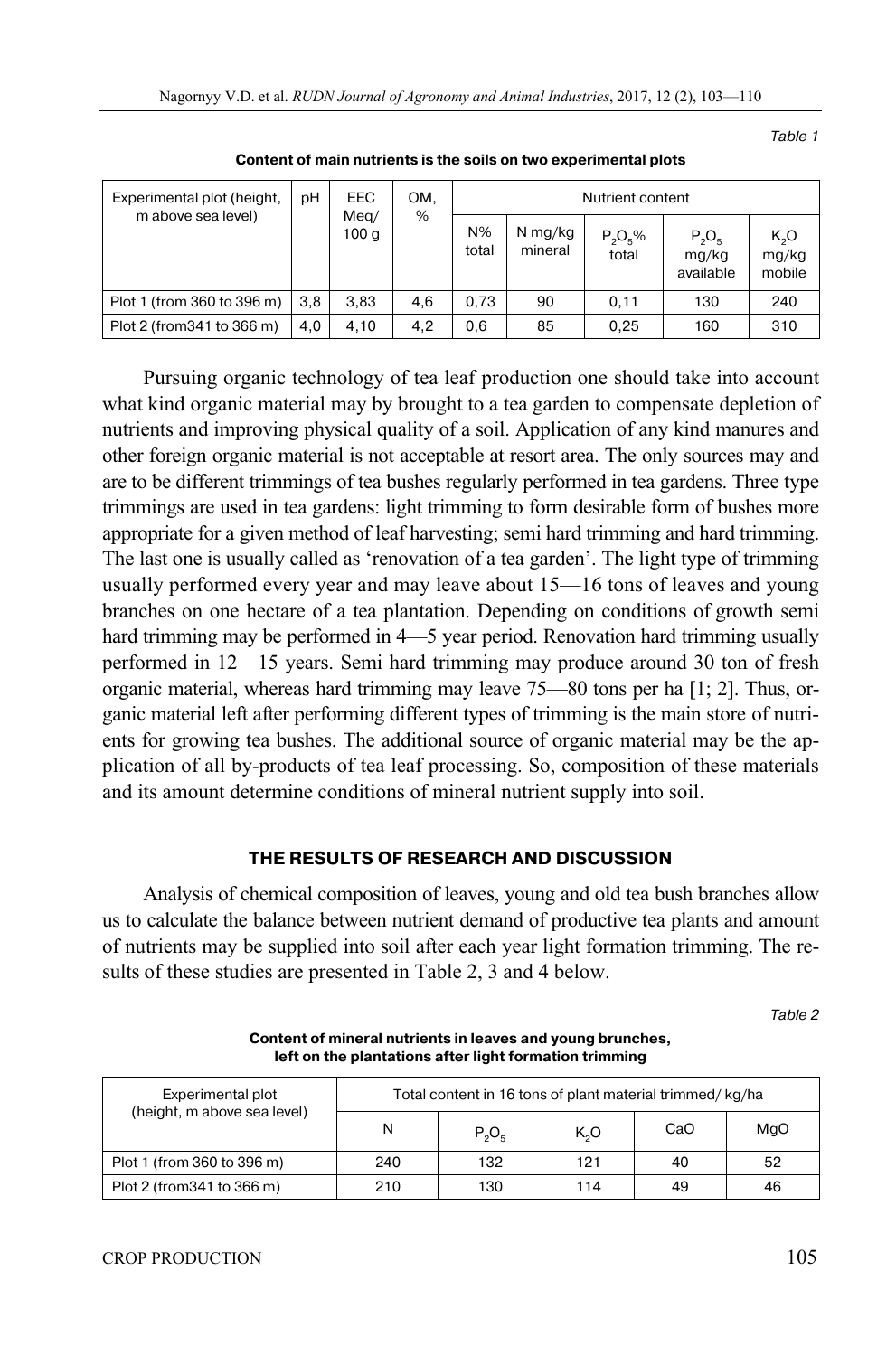Table 3

| Experimental<br>plot | Exposition | Yield,<br>t/ha | Yield, t/ha                                         |                                                  |  |  |
|----------------------|------------|----------------|-----------------------------------------------------|--------------------------------------------------|--|--|
|                      |            |                | Average yield on garden<br>under organic technology | Average yield under con-<br>ventional technology |  |  |
|                      | Top        | 3.7            | 3.9                                                 | 5.2                                              |  |  |
|                      | Middle     | 4.1            |                                                     |                                                  |  |  |
|                      | Lower      | 3.7            |                                                     |                                                  |  |  |
| ≘                    | Top        | 2.9            | 3.5                                                 | 4.3                                              |  |  |
|                      | Middle     | 2.9            |                                                     |                                                  |  |  |
|                      | Lower      | 4.6            |                                                     |                                                  |  |  |

#### **The average yields of leaves on the tea plantations**

Table 4

**Balance of nutrients at average yield of tea leaves 3 t/ha** 

| Article of balance   | Total amount of nutrients, kg/ha |          |       |     |     |  |  |  |
|----------------------|----------------------------------|----------|-------|-----|-----|--|--|--|
|                      | N                                | $P_2O_6$ | K,O   | CaO | MgO |  |  |  |
| Removal by plants    | 103                              |          | 57    |     |     |  |  |  |
| Supply with trimming | 240                              | 132      | 121   | 40  | 52  |  |  |  |
| Balance              | $+137$                           | $+126$   | $+64$ | +33 | +45 |  |  |  |

Thus, under organic technology of tea production major source of nutrients is process of mineralization of organic matter (leaf litter, plenty of weeds cut, and plant materials of trimming and pruning). The obvious result of this study is positive balance between nutrient uptake by plants and nutrient supply with organic material left on a plantation. Although under optimal conditions of humidity and temperature the mineralization process of organic matter is active, but, obviously, the release rate of the fertilizer elements doesn't correspond to the rhythm of uptake of nutrients by plants.

The first and the negative result of the transition to organic technology of production tea-leaf is a reduction in productivity of tea bushes (table 3). This is noted in all lots with different exposures and on experimental in total. Depending on exposures productivity of tea bushes decreases down the slope, although on one of the lots productivity of tea plants was higher on the middle plot, which is between upper and lower plot of the same garden. From the data shown in Table 3, it is obvious that the reduction of the yield under organic technology is essential: on the lot No.  $1 - 1.3$  t/ha; on the lot No. 2 — 0.8 t/ha. The amount of organic material left after pruning depends on the productivity of tea-plants; the lower is production on the upper plot, the lower is amount of organic material left on the plot after pruning, and imbalance between supply and demand of nutrients is greater.

The question is: why calculated positive balance of nutrients does not reflects on productivity of tea bushes? Again, why comparatively high dosages of mineral fertilizers used in the past were very so effective? The answer to these questions should be looked for in the speed of nutrient release, mineral translocation in period between active vegetation of tea plants, and possibly in heterogeneity of soil profile in tea gardens.

Application of mineral fertilizers (on average  $N_{300}P_{150}K_{150}$ ) and split application of nitrogen fertilizer under conventional technology provides better availability of nutrient to plants [3]. Apart from this, the same amount of organic material left on the plan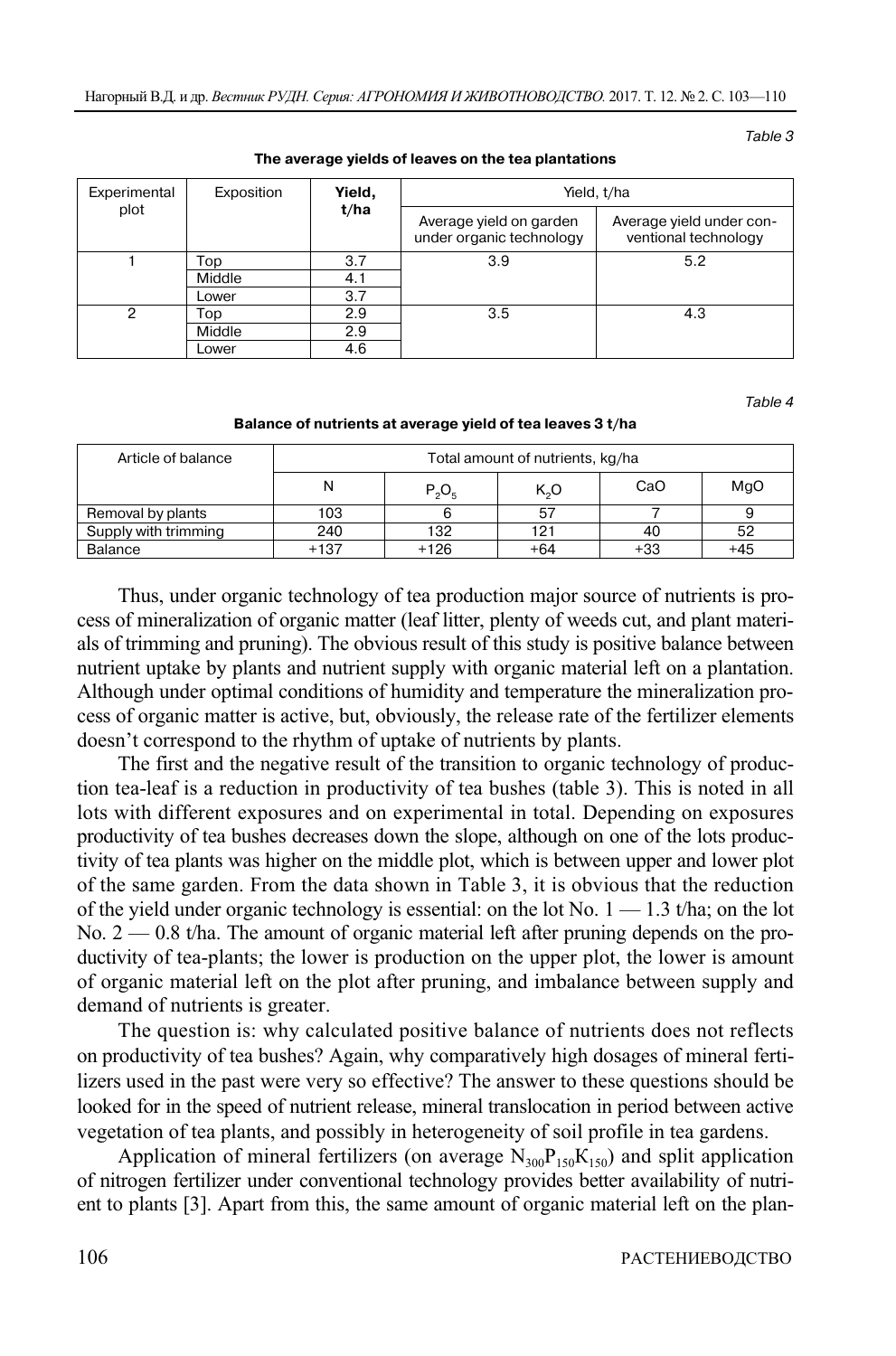tations after pruning always served as an additional source of nutrients for plants. This fact may partially explain the decline of yields of tea leaves on plantations under organic technology of tea production.

The amount of plant material left on the plots after trimming and pruning depends on the type of pruning and frequency of pruning. Forming pruning is conducted each year. And it obvious that nutrient supply in form of fresh organic material conceals and hinders effect of light trimmings performed each year. It is not clear what happens with nutrients released into soil between periods of intensive plant growth in periods from May to September? And how much is lost through leaching and water run-off. More profound studies are needed to find answer to all this questions.

After many years of using pesticides and chemical fertilizers on tea plantation in Krasnodar area ecological balance has changed. Suddenly stop using pesticides and chemical fertilizers on tea plantations could develop unhealthy diversity of natural enemies, soil micro-organisms, and other helpful living things. It may be for this reason, it has been noted that some pests may cause reduction of plant growth. After a few years of introduction of organic technology in a small area it is difficult to expect that tea bushes on experimental plots may look healthier. Bur contrary, quantity of aphids, tea leaf moth, and plant bacteriosis may be a reason of reduction of plant productivity. So, balanced soil fertility and integrated pest management will both become as a part of developing organic technology of tea production. It may be somewhat difficult to achieve but production of better yields in amount and quality of produce require to achieve it.

During transition to organic tea-growing technology, which dictated by the interests of production of better quality organic product, in fact, materials of trimming and pruning is the only source of replenishment of nutrients in the soil. By increasing organic matter content physical quality of soil may be increased too. Diverse and abundant mixture of organisms will create better environment it root zone. As a result, healthier crops and will help reduce pest problems. Mineral fertilizers, as a role, produce negative effect on chemical properties of soil, whereas organic matter improves them. Organic farming ensures that nutrients are not used up more quickly than they can be always made available. Most important that organic technology ensures that the nutrient cycle is completed within the plantations. It requires that all nutrients inputs (trimming and pruned material, weeds, all by-products of tea leaf processing are used on the same soil where they are produced. Above all this is and will be one of the priorities in promoting long-term sustainability. The goal is clear: organic production should produce as much of their own nutrients as possible, to ensure a nutrient cycle that is as self-contained and sustainable as possible.

Results of studies show that yields of good quality leaves may be somewhat lower, mostly because, firstly, of slow release of nutrients from organic materials in period of intensive plant growth, and eventually, lower production of leaves to be harvested. To satisfy the nutrient requirements of the growing plants, especially nitrogen and potassium. Phosphate content is extremely high as a consequence of previous use of phosphate fertilizers in the past. Calcium and magnesium content in gray forest soil is sufficient due to soil formation on sedimentary rocks. Thus, improvement of plant nutrition should be secured by other means than supply of additional organic material. The first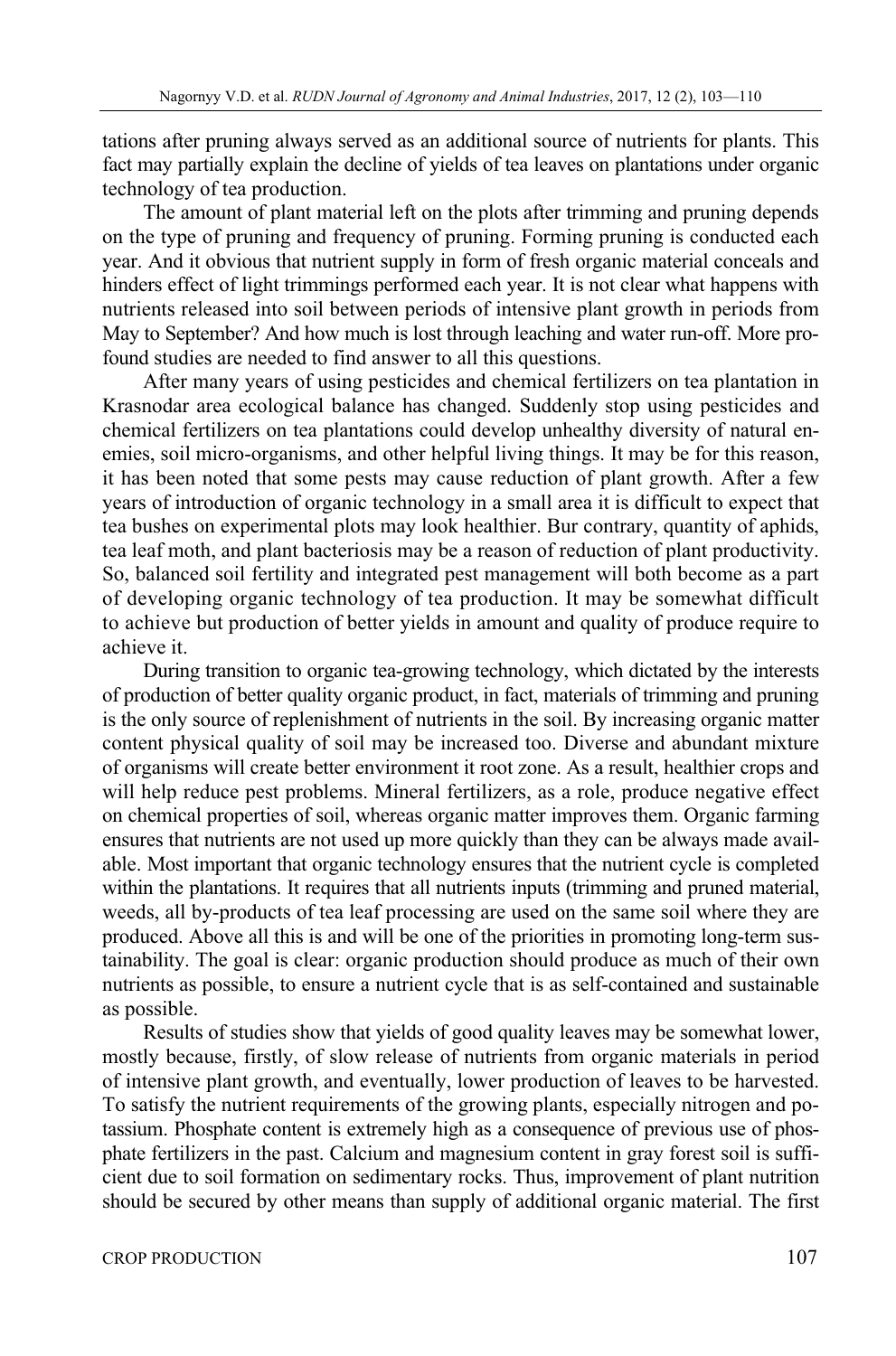proposal is to do trimming and pruning of tea bushes early in the spring time, what may help to avoid losses of nutrient through leaching and water run-off.

Pests control may be more difficult to perform in accordance with the rules of organic production. For a while there is no accepted curative tools compared to a farmer who can use synthetic pesticides. Pest management probably will be still too difficult. In tea production areas, insects usually can be kept under control by natural enemies and by good management of the ecosystem, for example, by planting shade trees to manage thrips and red spider mites. Apart from nutritional problem there is a problem of plant protection from aphid, foliar miners, tea-moth, eurygaster bug, and thrips. These insects are present on all old tea gardens. They may appear on organic plantations too. In this case of mechanical leaf harvesting does not guarantee that damaged leaves and insects themselves may be brought to the processing line reducing quality of the leaf tea. Although, some certifying organizations do allow using low-toxicity curative tools, such as disease organisms to control insects, and compost "teas" to control plant diseases.

The market for organic tea is still relatively small, but nevertheless, it is growing. Recent publicity about the health benefits of drinking organic food may increase demand for organic tea, because people drinking tea for their health would probably be interested in organic tea too. Prices for organic tea are generally higher than those for conventional teas. Consumers are willing to pay more for a safer product, but there should be secured guarantee the tea is genuinely produced according to organic standards. The question is obvious: can better quality of products, and, as consequence of it, increase the price offset the decline of productivity of plantations under organic tea production-growing? The answer can be formulated after deep and detailed study of the dynamics of nutrients in the soil under organic technology. It is worth of studding possibility of a partial compensation of the deficit of nutrients in the soil by application of smaller dosages of mineral fertilizers. The answer to all these questions can give be found during further detailed research on the fundamentals of the organic tea production.

#### **CONCLUSION**

1. Organic tea production at Black Sea coast in Krasnodar district may be advantageous given the right time of tea bush trimming and pruning can be found. This will allow achieving better use of nutrients by plant during mineralization of fresh organic materials.

2. Positive balance between nutrient content in organic materials used and nutrient removal by tea plant is the main advantage in organic technology on tea plantation. Realization of this advantage is the matter of good management practices aimed at preventing unproductive losses of nutrients through leaching and water run-off.

3. Decrease of tea leaf yields on tea gardens under organic production is noted in different countries is the recognized fact. There is nothing strange, as soil fertility cannot be increased without replenishment of all nutrients removed by leaves harvested.

4. The sustainability of organic tea production will mainly depend on balance between cost of production and price on organic product at the home and foreign markets.

© V.D. Nagornyy,V.O. Gresis, M.U. Lyashko, 2017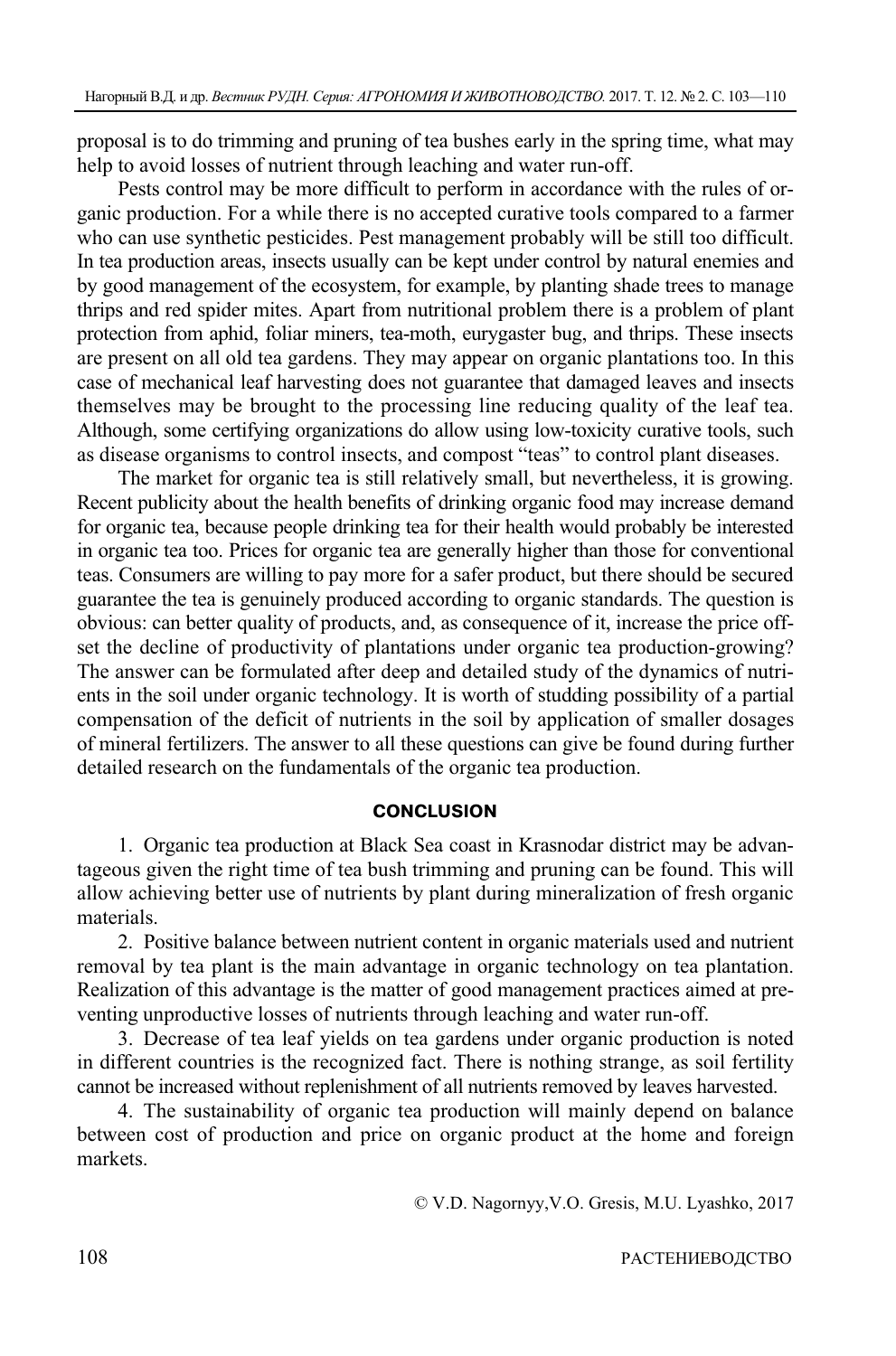#### **REFERENCES**

- 1. Nguen Van Tao. The study of types and time of pruning of selection tea-variety in Abkhazia. Moscow, 1995.
- 2. Vorontsov, V.V., & Shteyman, U.G. The cultivation of subtropical crops. Moscow: Kolos, 1982. 362 s.
- 3. Shteyman, U.G. The effectiveness of the green manuring and nitrogen fertilizer on young teaplantations in the Krasnodar region. Moscow, 1965. 189 s.

DOI: 10.22363/2312-797Х-2017-12-2-103-110

### **ОРГАНИЧЕСКАЯ ТЕХНОЛОГИЯ ВЫРАЩИВАНИЯ ЧАЯ НА ЧЕРНОМОРСКОМ ПОБЕРЕЖЬЕ КРАСНОДАРСКОГО КРАЯ**

#### **В.Д. Нагорный, В.О. Гресис, М.У. Ляшко**

Российский университет дружбы народов *ул. Миклухо-Маклая, 8/2, Москва, Россия, 117198* 

В статье представлены предварительные результаты первой попытки использования органической технологии выращивания чая в курортной зоне на Черноморском побережье Краснодарского края. Данная технология начала применяться на чайных плантациях, принадлежащих предприятию «Мацестинский чай», еще в 2007 г. Чайные плантации расположены на прибрежной гряде Кавказских гор с высотой 350 м над уровнем моря. Экспериментальные участки (по три экспозиции на двух плантациях) находились на расстоянии 170 м друг от друга вниз по склону. Образцы почвы и листьев были отобраны во время сбора урожая в июне 2015 г. Химические анализы почвы и чайных листьев были проведены в соответствии с рекомендациями института субтропических культур в Грузии. Сбор чайного листа и учет урожая товарных листьев проведен пять раз в течение сезона. Предварительные результаты эксперимента показали весьма заметное снижение урожайности на обeих плантациях по сравнению с предыдущим опытом, когда применялись минеральные удобрения ежегодно в размере  $N_{300}P_{150}K_{150}$  [3]. Снижение урожайности чайного куста можно объяснить уменьшением содержания питательных веществ в бурой лесной почве, вызванное ограниченным накоплением органического материала (опавшие листья, срезанные сорняки и подрезочный материал с чайных кустов), который является единственным источником питательных элементов, вносимых в почву. Низкая урожайность на верхней экспозиции участка также коррелируется с меньшим внесением органического материала в почву на верхней части склона. Положительный баланс питательных элементов между возможным количеством их в подрезочном материале и выносом урожаем товарных листьев свидетельствует о том, что существует другой «расход» питательных веществ помимо поглощения их растениями. Высказано предположение о значительной потере питательных веществ в осенний, зимний и ранневесенний периоды, когда растения находятся в относительном покое. Предложено продолжить исследования для определения всех «плюсов» и «минусов» органической технологии выращивания чая и экономической оценки органической технологии производства чая при использовании только подрезочного материала.

**Ключевые слова:** органическая технология, органический чай, курортная зона, экология, питательные вещества, плантации, органический материал

© В.Д. Нагорный, В.О. Гресис, М.У. Ляшко, 2017